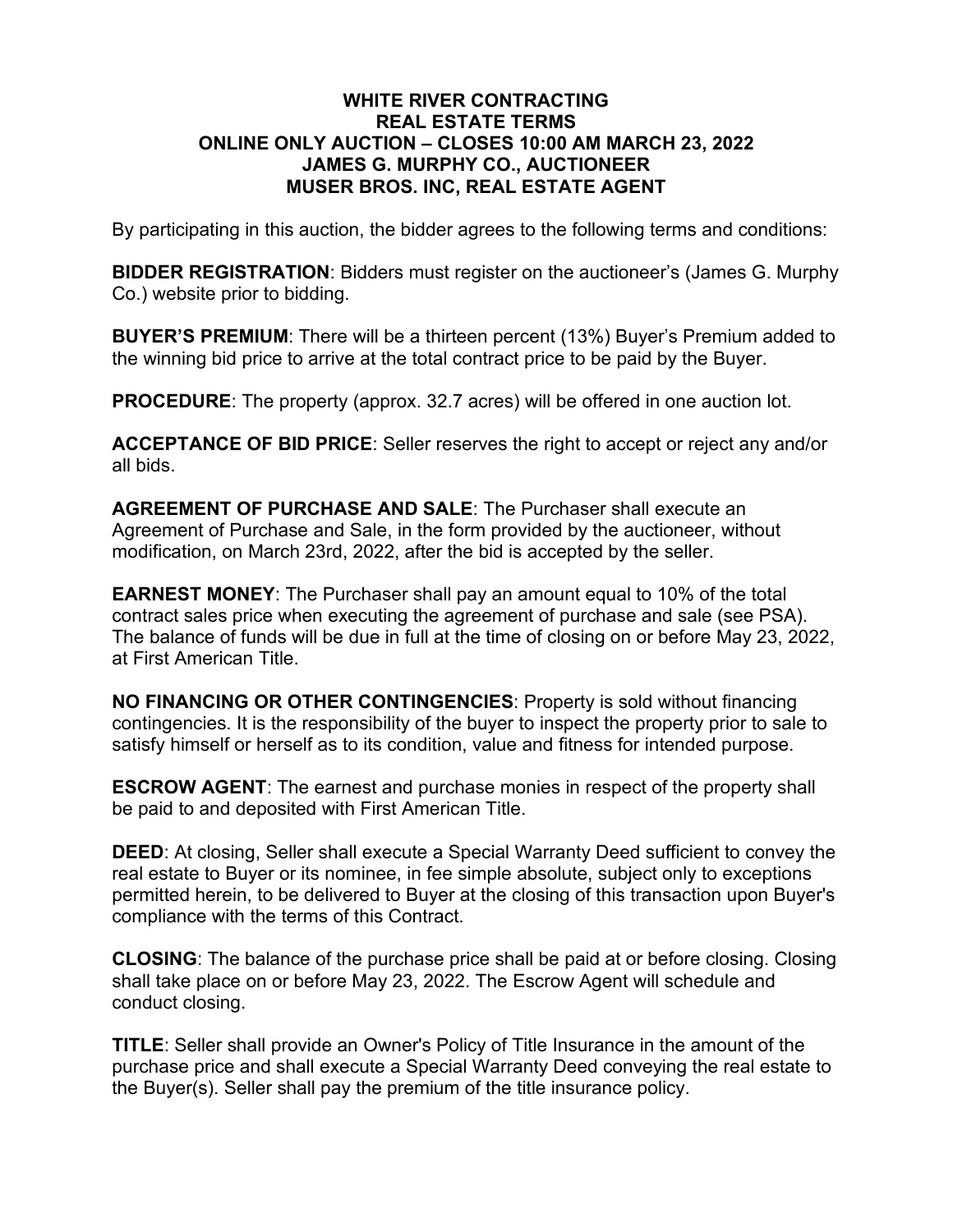**CLOSING COSTS**: At closing, Seller shall pay for its escrow and closing fees, and all of the costs for preparation of all documents to convey the property. At closing, Purchaser shall pay for its escrow and closing fees, any and all recording fees, and all other sale, financing or closing fees as required. Taxes, irrigation assessments and association fees, if any, shall be prorated to the date of closing.

**POSSESSION**: Purchaser will receive possession at closing, subject to the rights of parties in possession, if any.

**AS-IS SALE**: With the exception of any warranties of title made to the buyer in the Deed, if any, the Property will be sold in its "AS IS, WHERE IS" condition without any representation or warranty of any kind, whether express or implied, on the part of Seller. Seller shall not be responsible for any claim or damage arising from a misrepresentation about the property made by Auctioneer, unless Auctioneer reasonably made the misrepresentation in reliance on Seller's written statement about the property. The purchaser shall have satisfied himself as to the location and condition of the property, and all descriptions thereof, before bidding. All information contained in the brochure and all promotional materials, including, but not limited to, square footages, acreage, dimensions, maps, taxes, etc., was derived from court house records and is believed to be correct; however, neither the seller nor the auctioneer makes any guarantee or warranty as to the accuracy or completeness of such information

**NO NEW SURVEY:** The property will be conveyed according to the existing legal description.

**AGENCY**: James G. Murphy Co., and its representatives are exclusive agents of the Seller and are agents of no other party to this transaction.

**MISCELLANEOUS**: All decisions of the auctioneer are final as to the methods of bidding, disputes among bidders, increments of bidding and any other matters that may arise before, during, or after the auction. Seller reserves the right to deny any person the right to participate in the auction or to ban anyone from the auction who attempts to disrupt it.

**SERVER & SOFTWARE TECHNICAL ISSUES**: In the event there are technical difficulties related to the server, software or any other online auction-related technologies, James G. Murphy Co. reserves the right to extend bidding, continue the bidding, or close the bidding. NEITHER THE COMPANY PROVIDING THE SOFTWARE nor JAMES G. MURPHY CO. SHALL BE HELD RESPONSIBLE FOR A MISSED BID OR THE FAILURE OF THE SOFTWARE TO FUNCTION PROPERLY FOR ANY REASON. Email notifications will be sent to registered bidders with updated information as deemed necessary by James G. Murphy Co.

**AGE REQUIREMENT**: All bidders must be 18 years of age or older.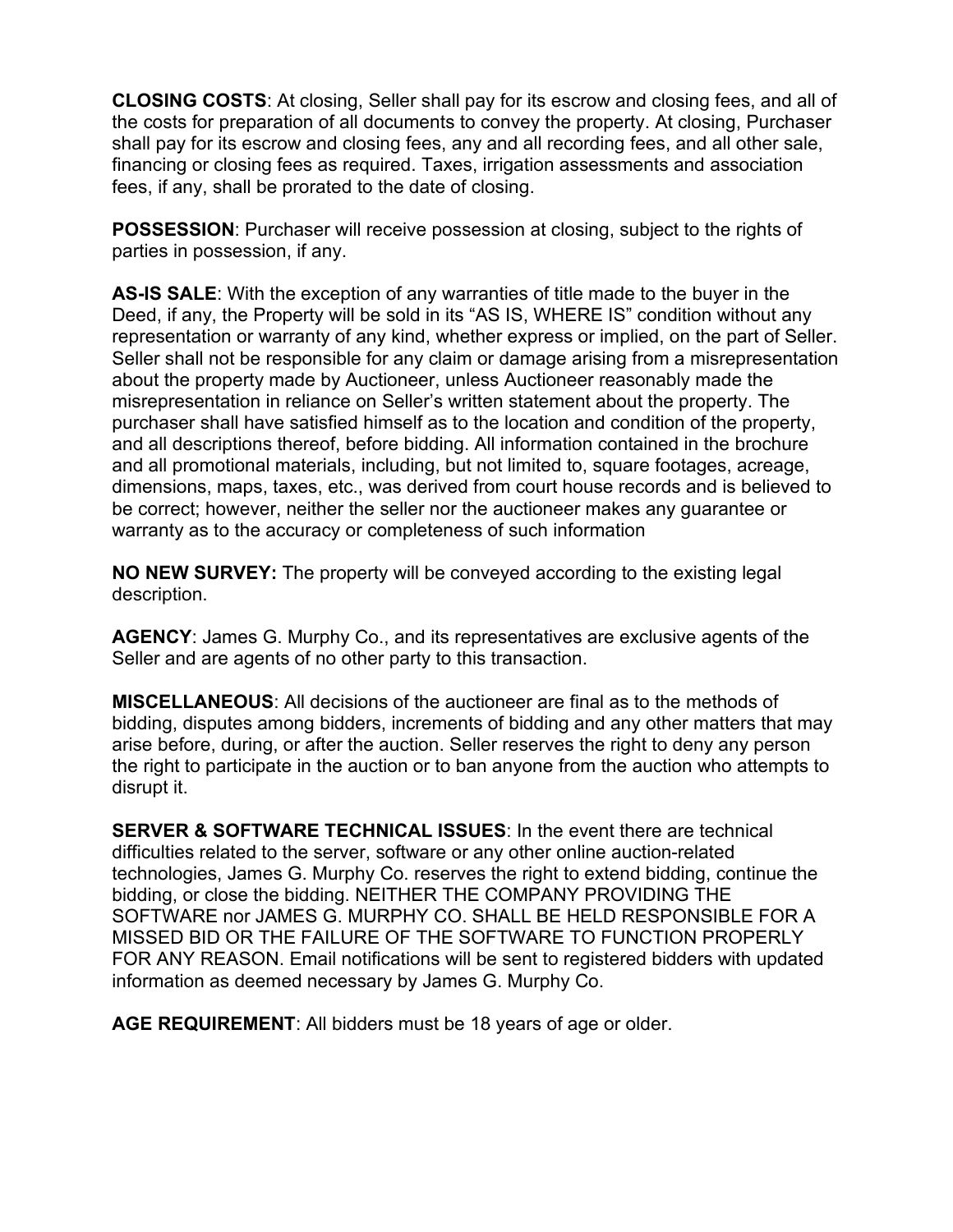# **WHITE RIVER CONTRACTING REAL ESTATE**

# **AUCTION CLOSES 10:00 AM MARCH 23, 2022**

## **1857 Hwy 93 S., Hamilton, MT 59840**

APPROXIMATELY 32 ACRES OF INDUSTRIAL PROPERTY ON 6 PARCELS, INCLUDING MULTIPLE BUILDINGS, A PAVED PARKING LOT, HIGHWAY FRONTAGE AND HIGH VOLTAGE POWER.

BUILDINGS:

LUMBER BUILDING NUMBER 1: 7,200 SF CLASS D BUILDING

MAIN SALES OFFICE: 7,422 SF LOG BUILDING

PENDU BUILDING: 2,808 SF CLASS D BUILDING

PLANER BUILDING: 1,512 SF CLASS D BUILDING

PRECUT BUILDING: 2,160 SF CLASS D BUILDING

LATHE/SAWMILL BUILDING: 3,746 SF CLASS D BUILDING

LUMBER BUILDING NUMBER 2: 15,200 SF CLASS D BUILDING

SHOP BUILDING: 4,900 SF CLASS D BUILDING

NEW HUNDEGGER/OLD KNOTCHER BUILDING: 12,400 SF CLASS D BUILDING

Tax ID – Legal Description:

1228700

•  $4/21/2$  Geo 1273-02-2-01-01-0000 9-5 IN NWSW IN LOT 12 INDEX 6 AMEND SUB PLAT #557092 PT TRACT 1 18.43 AC Geo - - - - - (29.20 AC TOTAL) Sub/Blk/Lot CHARLOS TOWNSIT/ 22/ Geo 1273-03-1-01- 15-0000 CHARLOS TOWNSITE PT LOTS 5, 6 & 10 BLK 22 AMEND SUB PLAT #557092 PT TRACT 1 (INCLUDES PORTN A) 10.77 AC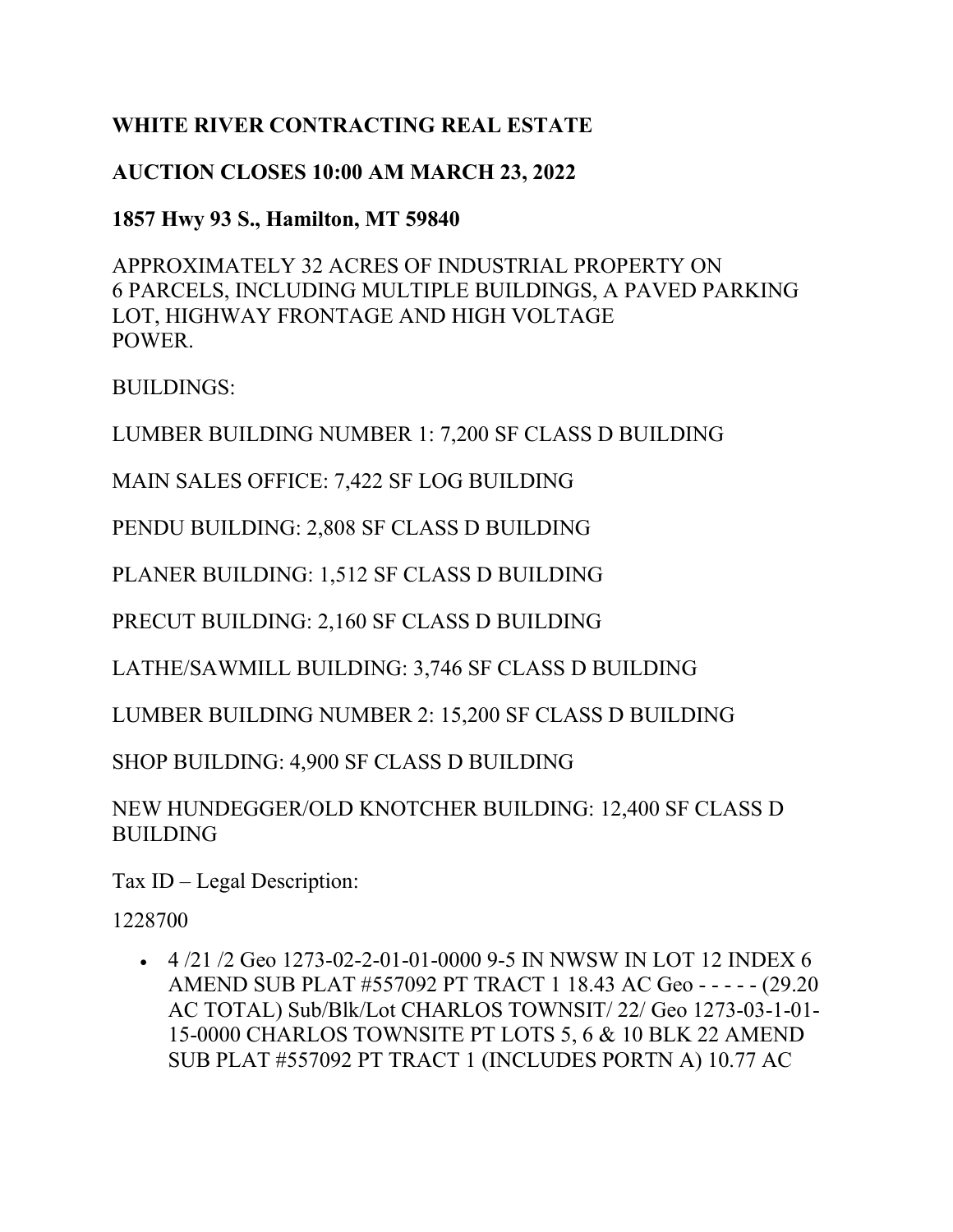1228710

• 4 /21 /2 Geo 1273-02-2-01-19-0000 9-5 IN NWSW IN LOT 12 INDEX 37 CS #575202-TR TRACTS 1,2 & 3 1.35 AC

## 1217110

• 4 /21 /2 Geo 1273-02-2-01-17-0000 9-5 IN NWSW INDEX 27 CS #3327-M PARCEL B-1 1.00 AC

1235300

•  $4/21/2$  Geo 1273-02-2-01-03-0000 9-5 IN W1-2SW 360' X 113' IND 16 LESS HIGHWAY 196-282 .86 AC

1231500

• 4 /21 /2 Geo 1273-02-2-01-02-0000 9-5 IN W1-2SW INDEX 12 LESS HIGHWAY 196-282 CS #1117 .37 AC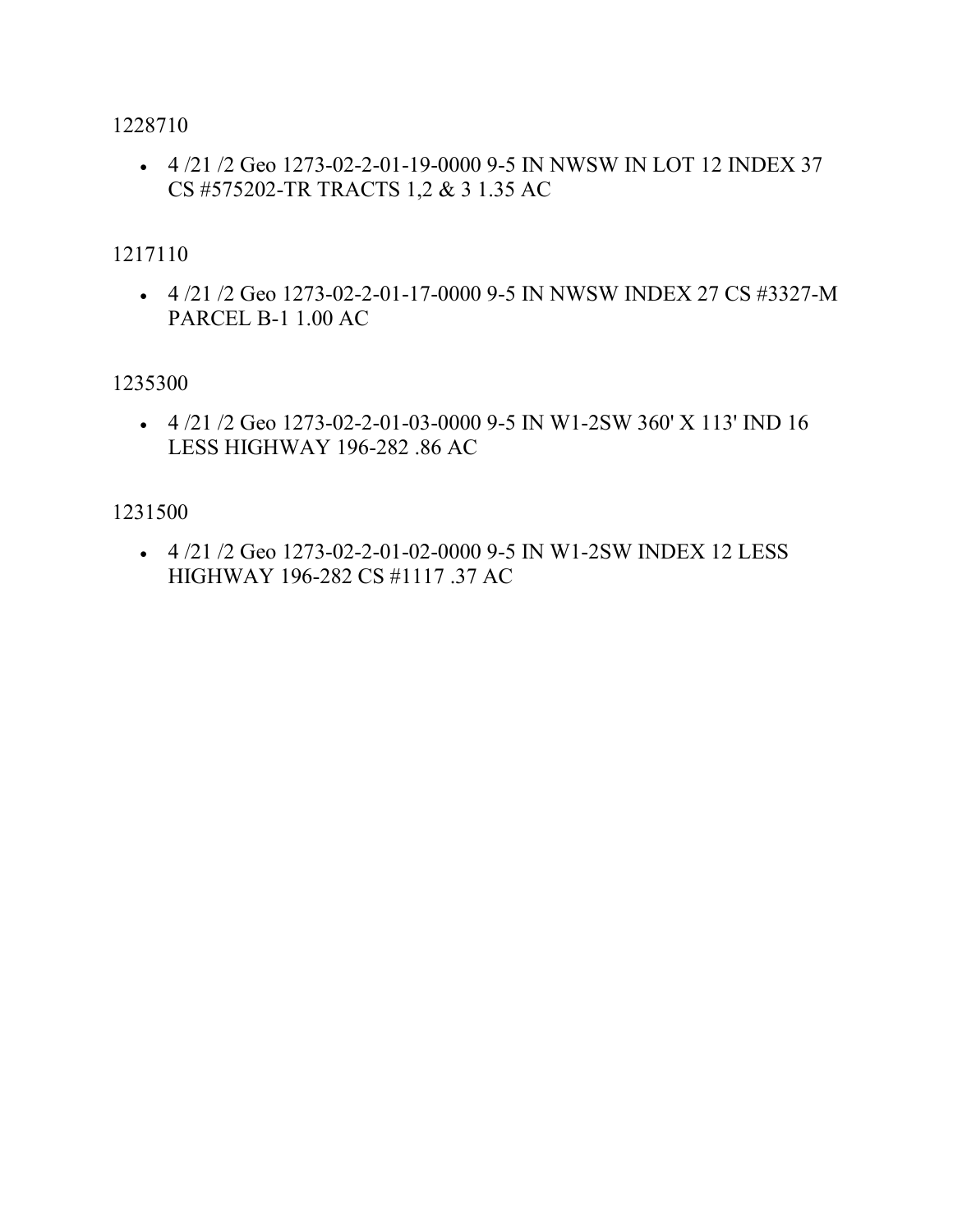#### REAL PROPERTY PURCHASE AGREEMENT AND JOINT ESCROW INSTRUCTIONS

THIS REAL PROPERTY PURCHASE AGREEMENT AND JOINT ESCROW INSTRUCTIONS ("**Agreement**") is hereby made and entered into as of the \_\_\_ day of \_\_\_\_\_\_\_\_, 2022 (hereinafter the "**Effective Date**") by and between **WHITE RIVER CONTRACTING LLC ,** a Montana limited liability company ("**Seller**"), and **\_\_\_\_\_\_\_\_\_\_\_\_\_\_\_\_\_\_\_\_\_\_\_\_\_\_\_\_\_\_\_\_\_\_\_\_\_\_\_\_\_\_\_\_\_\_\_\_\_\_\_\_\_\_,** a \_\_\_\_\_\_\_\_\_\_\_\_\_\_\_\_\_\_\_\_\_\_\_\_\_\_\_\_\_\_\_\_\_\_ ("**Buyer**"), with reference to the following facts:

A. Seller is the owner of that certain real property consisting of approximately  $32.7<sub>\pm</sub>$ gross acres of land located in the County of Ravalli ("**County**"), State of Montana ("**State**"), as more particularly described on **Exhibit "A"** attached hereto ("**Land**"), together with (i) all rights, privileges, easements, tenements, hereditaments, rights of way and appurtenances that belong or appertain to the Land, if any and are owned by Seller, including, without limitation, rights to all minerals, oil, gas and other hydrocarbon substances on and under the Land (collectively, "**Appurtenances**"), and (ii) all buildings, structures and other improvements if any, located on the Land (collectively, "**Improvements**").

B. The Land, Appurtenances and Improvements are hereinafter collectively referred to as the "**Property**."

C. Seller has entered into an agreement with James G. Murphy Co., 18226 68<sup>th</sup> Ave. N.E, Kenmore, WA 98028, ("**Auction Company**") to advertise, market and conduct an auction of the Property.

D. Auction Company has conducted an auction (the "**Auction**"), which was held on March 23, 2022 ("**Auction Date**") for the Property.

E. Buyer was the winning bidder at the Auction.

NOW THEREFORE, in consideration of the mutual promises and covenants contained herein and other good and valuable consideration, the receipt and sufficiency of which are all hereby acknowledged by each of the parties hereto, the parties hereto agree as follows:

1. Purchase Price. Buyer agrees to purchase, and Seller agrees to sell, in accordance with the terms, conditions and stipulations set forth in this Agreement and the Auction documents (the "**Transaction**") the Property to Buyer and Buyer shall purchase the Property from Seller and pay to Seller for a purchase price calculated as follows. The purchase price for the Property shall be the total of the winning bid on the Auction Date in the amount of  $_2$  and 00/100 Dollars (\$  $.00)$ (the "**Bid Amount**"), plus the Buyer's Premium (as hereinafter defined), for a total purchase price equal to **Example 20** and 00/100 Dollars (\$  $\qquad \qquad .00)$  (the

"**Purchase Price**"). The "**Buyer's Premium**" is \_\_THIRTEEN\_PERCENT (\_13\_%) of the Bid Amount.

2. Matters Pertaining to Earnest Money.

(a) Immediately upon being awarded the high bid, Buyer shall deliver an earnest money deposit of TEN PERCENT (10%) of the Purchase Price, of which TWENTY-FIVE THOUSAND and No/100 Dollars (\$25,000.00) is a cashier's check and the balance in a personal or business check, ("**Earnest Money**") into escrow ("**Escrow**") with First American Title Insurance Company, Att: Elaine Hoblitt, 1438 North First Street, Hamilton, MT 59840 (the "**Title Company**"), ("**Escrow Holder**"), and Buyer and Seller shall each deliver to Escrow Holder an original counterpart of this Agreement, which shall constitute the joint instructions of Buyer and Seller with respect to the transaction of purchase and sale contemplated in this Agreement. Escrow shall be deemed opened on the date that Escrow Holder holds said original counterparts of this Agreement, as well as the Earnest Money (the "**Opening of Escrow**"). In addition, Buyer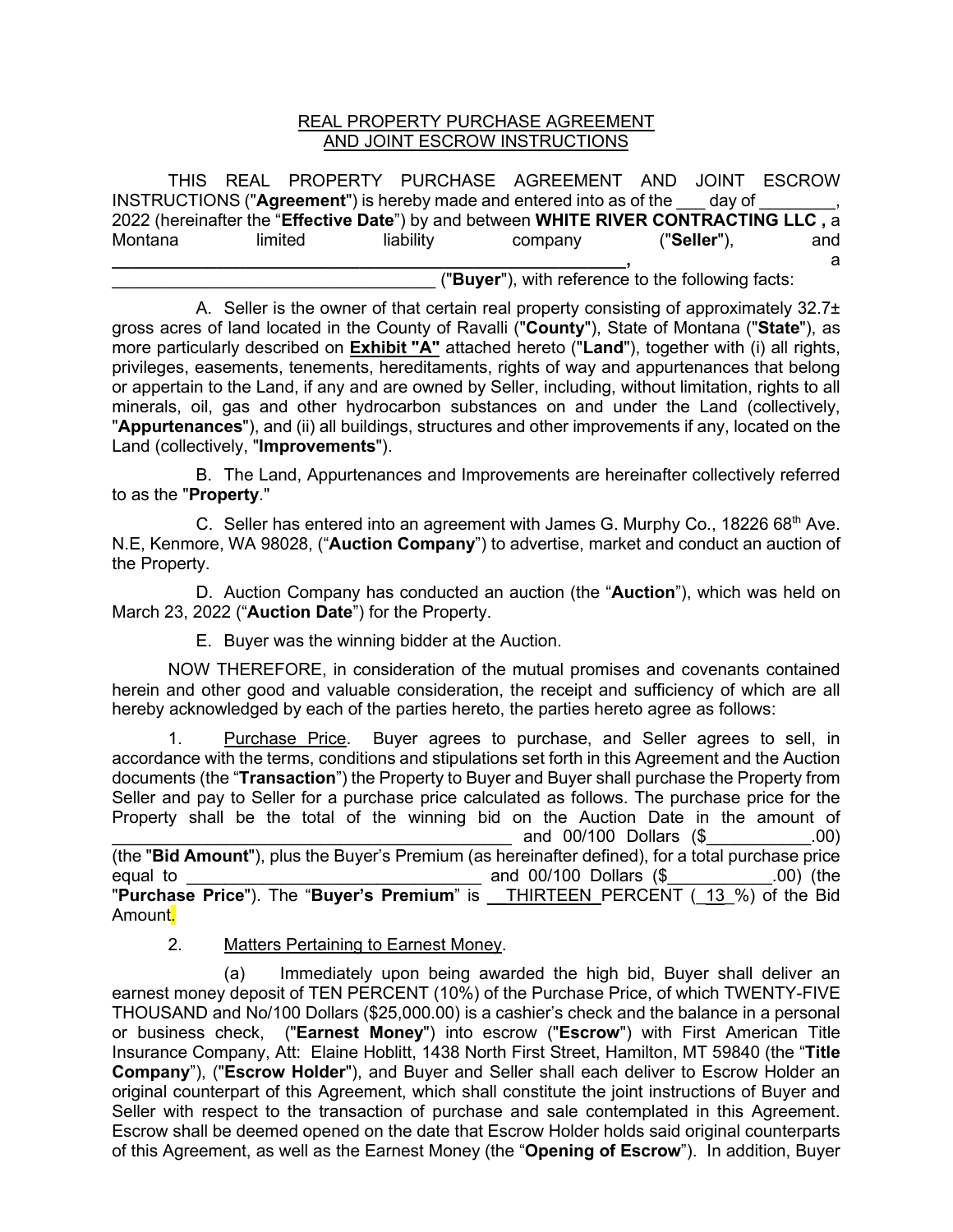and Seller agree to execute, deliver and be bound by any reasonable and customary supplemental escrow instructions of Escrow Holder or other instruments as may reasonably be required by Escrow Holder in order to consummate the transaction contemplated by this Agreement. Any such supplemental instructions shall not conflict with, amend or supersede any portions of this Agreement. If there is any inconsistency between such supplemental instructions and this Agreement, this Agreement shall control. "**Business Days**" shall mean each Monday through Friday, excluding United States and State holidays, and "**Business Day**" shall mean any one of the days otherwise comprising Business Days.

(b) Buyer may, at its option, direct Escrow Holder to invest the Earnest Money in an interest bearing account designated by Buyer. All interest accruing on the Earnest Money shall become and be a part of the Earnest Money for purposes of this Agreement. The Earnest Money shall be held in Escrow to be applied for Buyer's benefit against the Purchase Price at Closing (as defined below) or as otherwise provided in this Agreement.

(c) Upon Escrow Holder's receipt of written notice from either party hereto claiming the Earnest Money pursuant to the other provisions of this Agreement, Escrow Holder shall promptly forward a copy thereof to the other party hereto and, unless such party within ten (10) days of receipt thereof notifies Escrow Holder of any objection to such requested disbursement of the Earnest Money, Escrow Holder shall disburse the Earnest Money in accordance with the provisions of this Agreement based upon the demand of the party demanding same (it being understood that, where applicable, the Non-refundable Portion [as said term is hereinafter defined] of the Earnest Money shall be delivered to Seller, even if the balance of the Earnest Money is to be returned to Buyer), and thereupon Escrow Holder shall be released and discharged from any further duty or obligation hereunder.

(d) The Earnest Money shall be non-refundable to Buyer, unless the Closing fails to occur by reason of Seller's default in any of its obligations under this Agreement.

3. Closing.

(a) The consummation of the purchase and sale of the Property contemplated under this Agreement ("**Closing**") shall be defined as the date that the warranty deed, the form of which shall be prepared by the attorney representing the Seller, (the "**Deed**"), conveying the Property to Buyer is delivered to Buyer and recorded in the Official Records of the County. The Closing shall occur in escrow on or before May 23, 2022. ("**Closing Date**").

(b) Seller agrees to deliver vacant possession of the Property to Buyer at Closing in its "as is" condition at Closing.

(c) The balance of the Purchase Price, net of any prorations, shall be payable by a certified or bank cashier's check made payable to the Escrow Holder or a confirmed wire transfer of funds.

4. Closing Costs. Any closing costs not otherwise provided for herein shall be paid by the party legally responsible therefor or, if no law applies, according to prevailing custom for commercial transactions in the County and State. Except as otherwise expressly provided in this Agreement, Buyer shall pay for all costs associated with its diligence activities, including without limitation, the cost of updates (if any) to the Survey and any new survey, and the cost of updates (if any) to environmental report and any new environmental assessment report. Buyer shall be responsible and pay for any appraisals, loan fees, recording of the deed etc. and  $\frac{1}{2}$  of the Closing Fee. Seller shall pay for the premium of the Title Policy (as hereinafter defined) and all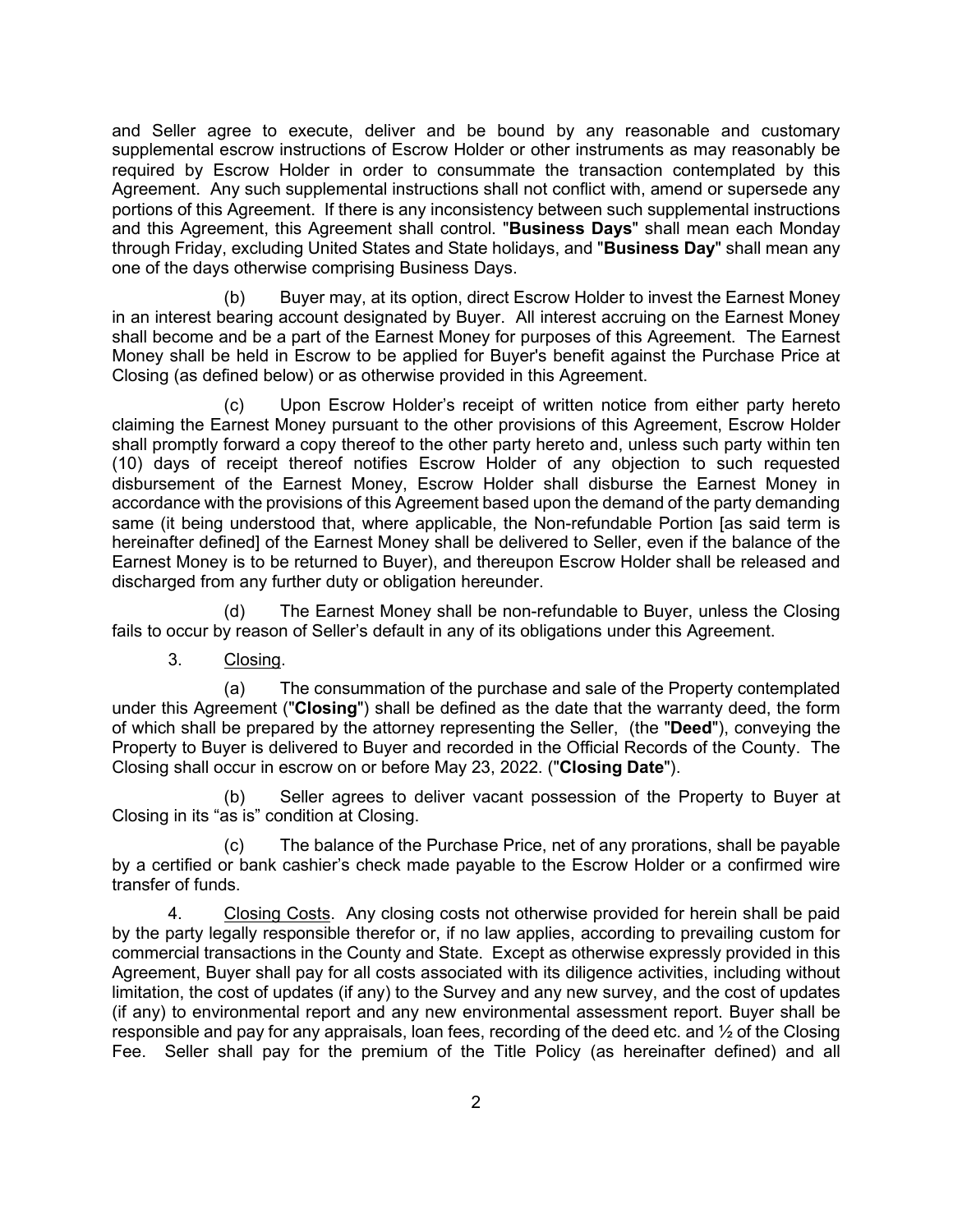endorsements related to the Title Policy, and all other fees, costs and expenses associated with the Closing including, without limitation, all mortgage release fees, Seller's share of property taxes and  $\frac{1}{2}$  of the Closing Fee, all sales or similar taxes, if any (but expressly excluding any income tax imposed on Seller), all title, search and examination fees, any special assessment searches, the escrow fees, and any and all other closing fees, costs and expenses incurred in connection with the Transaction. Each party shall pay its own legal fees incurred in connection with the Transaction. Buyer shall pay to Title Company upon demand all title search and examination fees, abstract fees and escrow cancellation charges (collectively, "**Cancellation Fees**") if this Agreement is terminated for any reason, except by reason of a default caused by Seller (in which case, such Cancellation Fees shall be paid by Seller).

#### 5. Prorations.

(a) Seller shall be responsible for all real property ad valorem taxes with respect to the Property attributable to the period up to and including the Closing Date. All real property ad valorem taxes, shall be prorated between Buyer and Seller as of the Closing Date based upon the fiscal period for which assessed (employing a 365-day year) using the most recently available property assessment. All instalments of assessments levied and due against the Property shall be paid in full by Seller on or before Closing, it being understood that Buyer shall pay all installments of assessments which are due subsequent to Closing.

(b) All prorations, if and to the extent known and agreed upon as of the Closing, shall be paid by Buyer to Seller (if the prorations result in a net credit to Seller) or by Seller to Buyer (if the prorations result in a net credit to Buyer) by increasing or reducing the amount to be paid by Buyer at the Closing. Any such prorations not determined or not agreed upon as of the Closing shall be paid by Buyer to Seller, or by Seller to Buyer, as the case may be, within thirty (30) days after receipt of written notice from the other party.

(c) If any errors or omissions are made regarding adjustments and prorations pursuant to this Paragraph 5, the parties shall make the appropriate corrections promptly upon the discovery thereof. If any estimates are made at the Closing regarding adjustments or prorations, the parties shall make the appropriate correction promptly when accurate information becomes available. Any corrected adjustment or proration shall be paid to the party entitled thereto within thirty (30) days after receipt of written notice from the other party.

(d) The provisions of this Paragraph 5 shall survive the Closing and the recordation of the Deed.

#### 6. Inspections Prior to Closing.

(a) Buyer and its representatives, consultants and contractors shall at all times before the Closing have the privilege, opportunity and right of entering upon the Property, including, without limitation, any buildings and other improvements located thereon, in order to inspect and examine same and perform boundary, topographic and like surveys and inspections of the Property, as well as other non-invasive tests and inspections of same (including, without limitation, geotechnical and environmental tests, studies and examinations [but not so-called Phase 2 testing], soil tests, borings, percolation tests and other tests needed to determine surface, subsurface and topographic conditions). Before entering onto the Property for any drilling, boring or excavation, Buyer shall obtain, maintain and keep in effect commercial general liability insurance coverage, including personal injury, bodily injury (including wrongful death), contractual liability and broad form property damage, with the following limits: (a) general aggregate--not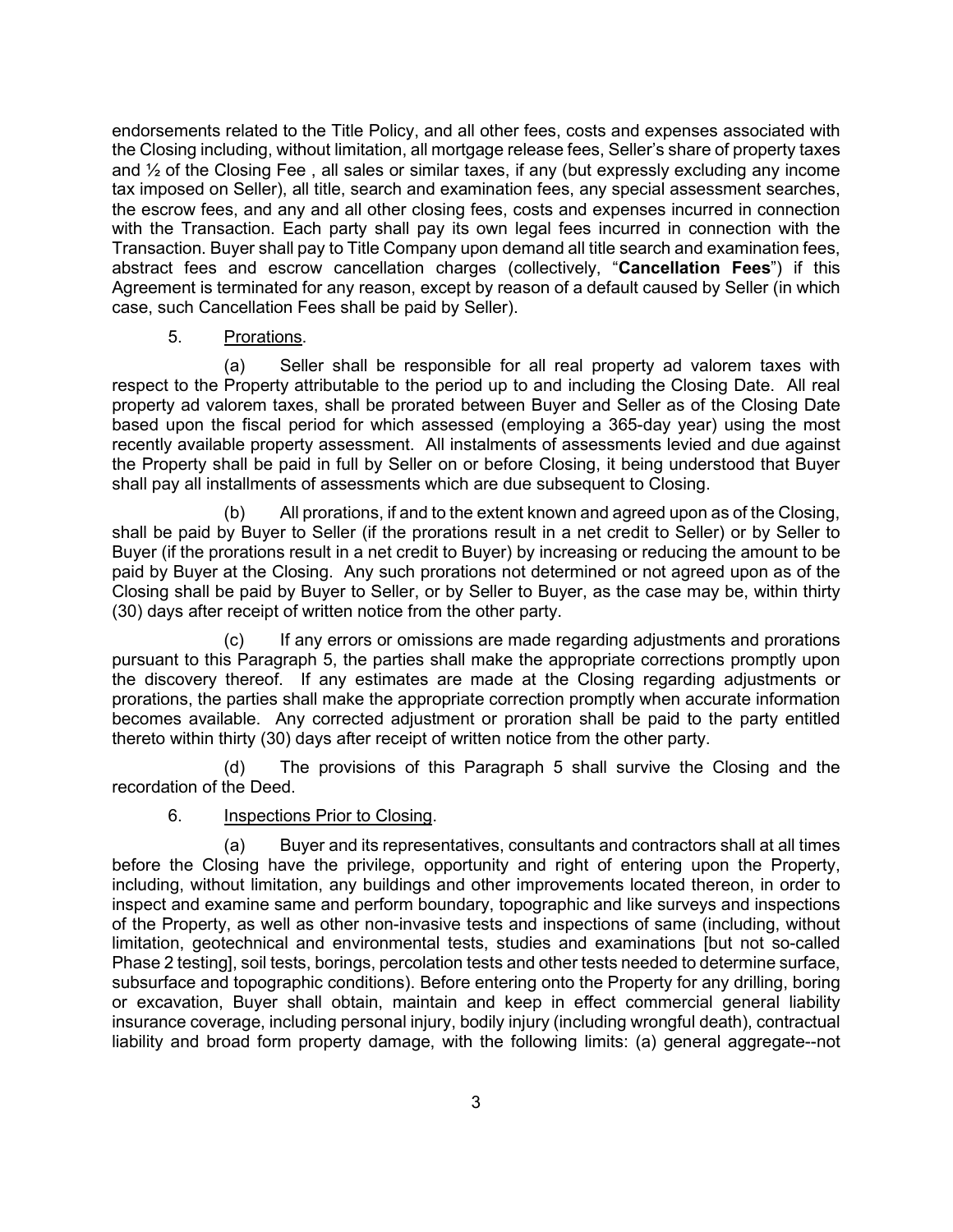fewer than \$2,000,000.00; and (b) per occurrence combined single limit--not fewer than \$2,000,000.00. Such insurance shall be provided by an insurance company reasonably acceptable to Seller, shall name Seller as an additional insured and shall provide that the coverage may not be cancelled, terminated or modified without giving Seller at least 30 days prior notice. Buyer shall provide Seller with evidence of such insurance prior to conducting any drilling, boring or excavation on the Property.

(b) Buyer shall conduct any such entries onto the Property in a manner that minimizes, to the extent reasonably possible, interference with the conduct of any business or businesses currently being conducted thereon. Buyer agrees that it will repair any damage to the Property resulting from surveys, tests and inspections performed in accordance herewith if Buyer does not purchase the Property, exclusive of normal wear and tear and customary effects of the surveys, tests and inspections. Buyer shall also defend, indemnify and hold harmless Seller for, from and against any and all loss, cost, damage, expense or liability arising out of Buyer's activities on the Property and/or the cost thereof, or out of any negligence or willful misconduct of Buyer in performing the surveys, tests and inspections contemplated hereby. The foregoing indemnity shall survive the expiration or earlier termination of this Agreement.

7. Inspection Period. Buyer represents and warrants to Seller that Buyer has or has had the opportunity before the Auction, independently and personally, to inspect the Property and that Buyer has entered into this Agreement based upon its approval of such personal examination and inspection of the Property. Buyer acknowledges and agrees that Buyer is purchasing the Property in its current AS IS condition with all faults and that Seller has no obligation to make improvements to the Property, except as may be expressly stated otherwise herein. Buyer shall bear the cost of all such inspections and investigations of the Property and shall repair any damage to the Property as a result of or caused by the entry onto or inspection or testing of the Property by Buyer or Buyer's employees, agents or contractors.

8. Deposits by Seller. Prior to the Closing, Seller shall deposit or cause to be deposited with Escrow Holder the following documents and instruments:

form.

(a) Deed. The Deed, duly executed by Seller, acknowledged and in recordable

(b) Seller's Certificates. A non-foreign affidavit satisfying Federal and any State requirements ("**Seller's Certificate**"), duly executed by Seller.

(c) Title Affidavits. Any reasonable and customary certificates and affidavits that may be required in the normal course by the Title Company, in form and substance satisfactory to Seller, including, but not limited to affidavits stating that Seller has sole and exclusive possession of the Property, subject only to the Permitted Title Exceptions (as defined below), and stating that either (i) there have been no improvements, additions, alterations, repairs or any changes of any kind whatsoever made to the Property during the four (4) months immediately preceding Closing (or such longer period as may give rise to liens under applicable law), or (ii) if there have been any such improvements or repairs, that all lienors or potential lienors in connection with such improvements or repairs have been paid in full.

(d) Authority. Such evidence as the Escrow Holder shall reasonably require as to the authority of the parties acting on behalf of Seller to enter into this Agreement and to discharge the obligations of Seller pursuant hereto.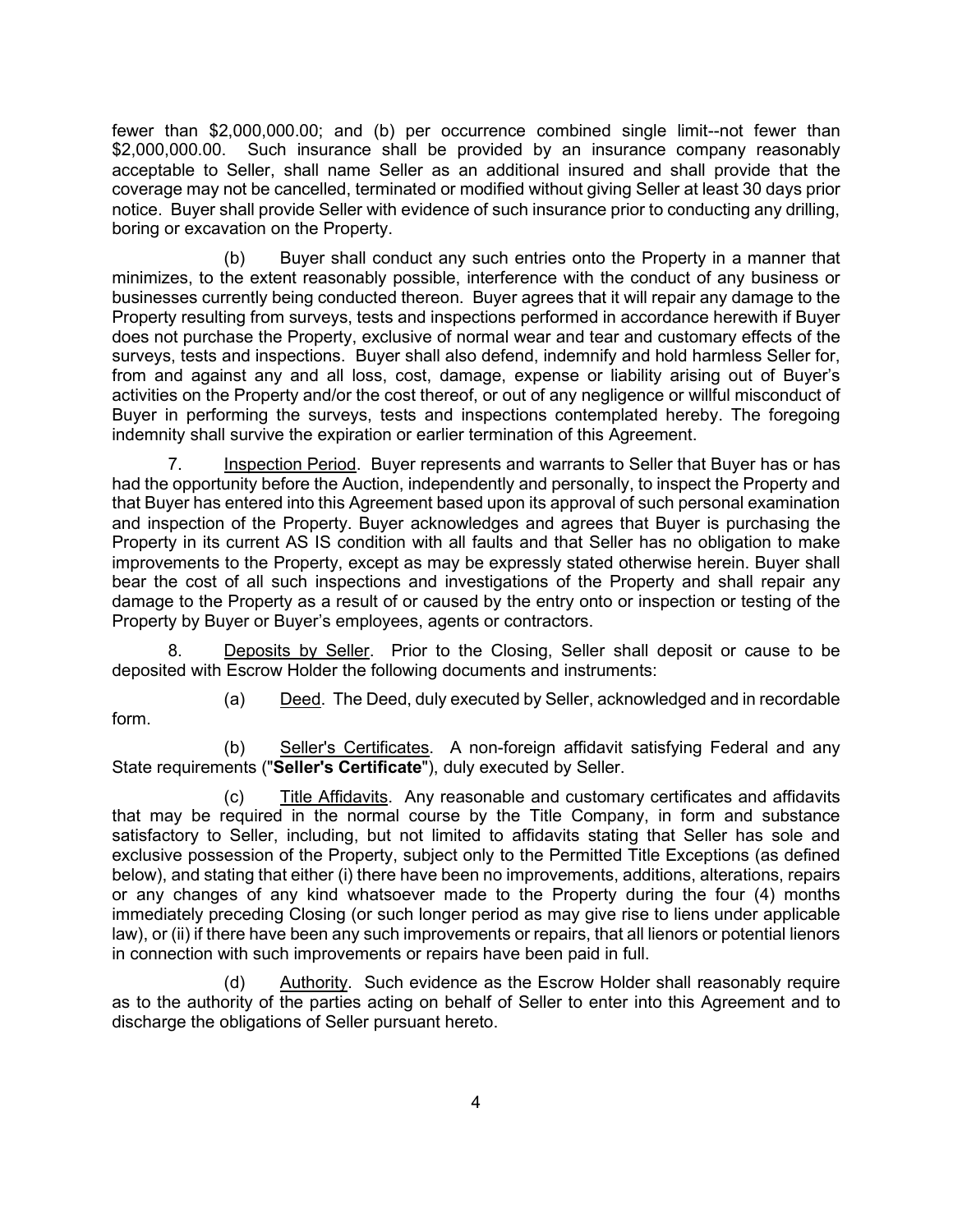9. Deposits by Buyer. Prior to the Closing, Buyer shall deposit or cause to be deposited with Escrow Holder the following:

(a) Eunds. The balance of the Purchase Price plus Escrow Holder's estimate of Buyer's share of closing costs, prorations and charges payable pursuant to this Agreement.

(b) Authority. Such evidence as the Escrow Holder shall reasonably require as to the authority of the parties acting on behalf of Buyer to enter into this Agreement and to discharge the obligations of Buyer pursuant hereto.

10. Disbursements and Other Actions by Escrow Holder. Upon the Closing, Escrow Holder shall promptly undertake all of the following in the manner indicated:

(a) Prorations. Prorate all matters referenced in Paragraph 5 above based upon the settlement statements delivered into Escrow signed by the parties.

(b) Recording. Cause the Deed, and any other documents that the parties hereto may mutually direct, to be recorded in the Official Records of the County.

(c) Funds. Disburse from funds deposited by Buyer with Escrow Holder toward payment of the Purchase Price and all other items chargeable to the account of Buyer pursuant to this Agreement in payment of such obligations and disburse the balance of such funds, if any, to Buyer.

(d) Title Policy. Direct the Title Company to issue the Title Policy to Buyer.

(e) Documents. Deliver (i) a conformed copy of the recorded Deed to Buyer and (ii) the original Seller's Certificates to Buyer.

11. Conveyance of Title.

(a) The sale of the Property includes all of Seller's ownership and rights, if any, in any land lying in the bed of any street or highway, opened or proposed, in front of or adjoining the Property to the center line thereof. It also includes any right of Seller to any unpaid amount by reason of any taking by condemnation and/or for any damage to the Property by reason of change of grade of any street or highway. Seller will deliver at no additional cost to Buyer, at Closing or thereafter, on demand, any documents that Buyer may require to collect the award and damages. This provision shall survive the Closing.

(b) Prior to the execution of this Agreement, Seller has delivered or made available to Buyer for Buyer's review, among other items, (i) a commitment for title insurance (the "**Title Commitment**") for an Owner's Policy of Title Insurance ("**Title Policy**") issued by the Title Company; (ii) the most current survey of the Property in Seller's possession (the "**Survey**"); and (iii) the most current Phase I environmental site assessment of the Property, if any, in Seller's possession ("**Phase I**"). Buyer shall be required to accept title insurance from Title Company and Title Company's agent, and by execution of this Agreement, Buyer agrees that said Title Company shall close the Transaction contemplated by this Agreement. Buyer may order an update to the Survey (or a new survey) and/or the Phase I (with the related costs for either to be paid by Buyer) but the receipt of such updated or new survey or Phase I shall not extend the Closing Date, or be a condition to Closing. Buyer may not undertake an invasive test of any part of the Property or any Phase II environmental investigation without the prior written approval of Seller, which approval may be withheld for any reason or no reason.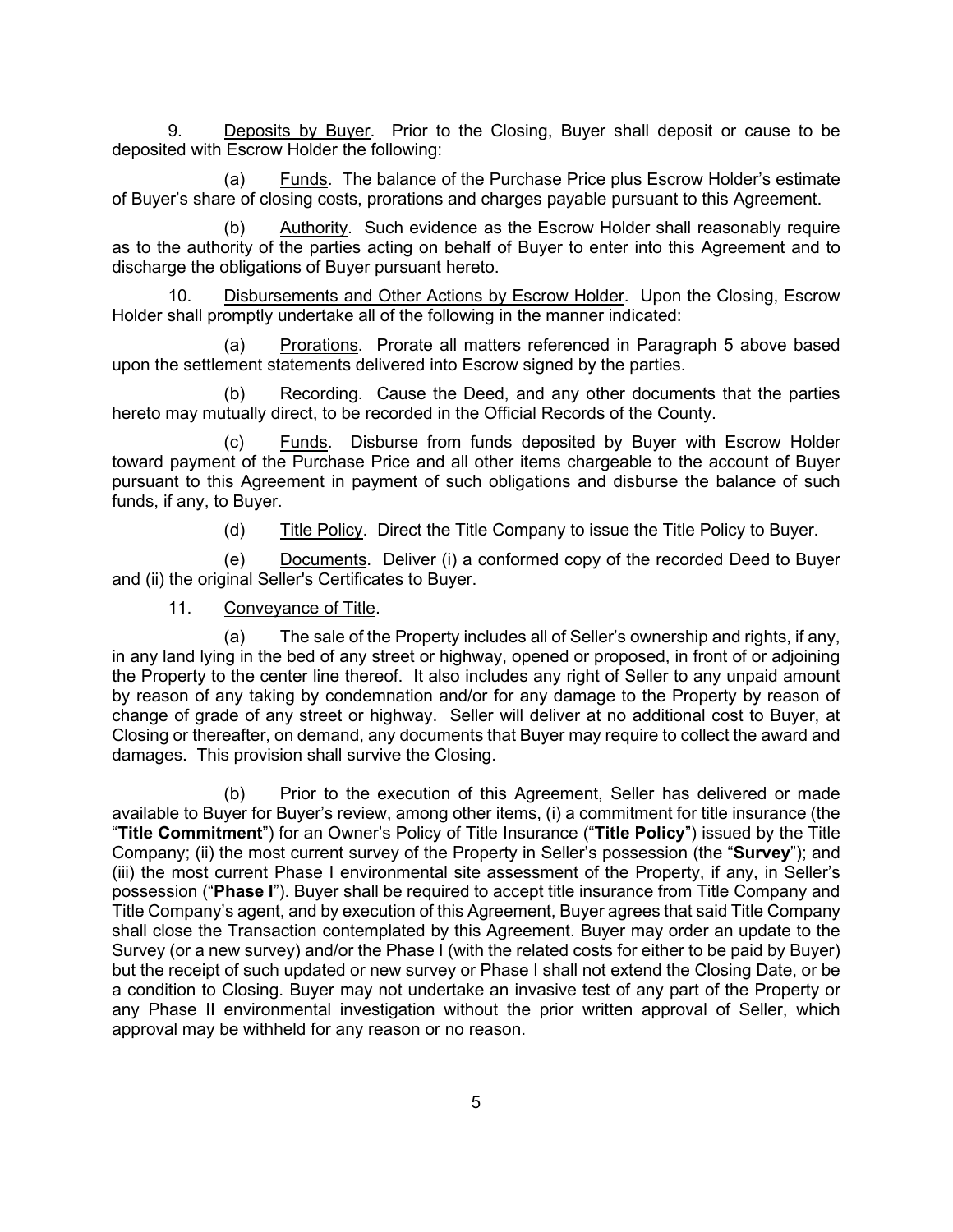(c) Seller shall not be obligated to cure or satisfy any new requirements and exceptions contained on an updated Title Commitment and shall not be obligated to cure any new matters disclosed by an update to the Survey (or a new survey). The conveyance of the Property shall be subject to certain Permitted Exceptions. The term "**Permitted Exceptions**" as used in this Agreement, shall mean (i) the title exceptions listed in Schedule B of the Title Commitment, (ii) any general exceptions and exclusions contained in the standard owner's policy of the Title Company that are not deleted pursuant to the Owner's Affidavit, (iii) all title matters of record as of the Closing Date, and (iv) all taxes not yet due and payable.

12. Condemnation. If, at any time between the Effective Date and Closing (inclusive), all or any portion of the Property is condemned by any legally constituted authority for any public use or purpose, then Buyer may elect either: (i) to terminate this Agreement, in which event Escrow Holder shall immediately refund to Buyer all Earnest Money, and neither Buyer nor Seller shall have any further liabilities, obligations or rights with regard to this Agreement (except for matters that by the express terms hereof survive termination); or (ii) to collect at Closing (or at Closing receive a credit against the Purchase Price for) all proceeds from any condemnation and have the terms of this Agreement remain in full force and effect and binding on the parties hereto. In the event of a condemnation in which Buyer does not elect to terminate this Agreement pursuant to the foregoing terms, then the term Property, as used herein, shall thereafter refer to the Property less and except any portion thereof taken by such condemnation.

13. Assignment. Upon not less than five (5) days notice to Seller of any proposed assignment by Buyer, Buyer may assign all of its rights and obligations hereunder, without the written consent of Seller to any entity which is owned or controlled by Buyer or any affiliate of Buyer, provided however, that any assignee of Buyer shall assume all of the obligations of Buyer hereunder. In the event of any permitted assignment hereunder, Buyer shall not be relieved of any of its obligations under this Agreement as a result of any such assignment. Except as aforesaid, Buyer shall not have the right to assign its rights hereunder without the written consent of Seller, which consent shall not be unreasonably withheld or delayed.

14. Survival. Except as may be specifically set forth herein, none of the warranties, covenants, indemnities and representations made herein by either Seller or Buyer shall survive Closing.

15. Seller's and Buyer's Representations, Warranties and Covenants.

(a) In order to induce Buyer to enter into this Agreement and purchase the Property, Seller makes the following covenants, agreements, representations and warranties, none of which shall survive the Closing and the purchase and sale of the Property:

(i) Seller has obtained all necessary authorizations and consents to enable it to execute and deliver this Agreement.

(ii) There are no leases currently affecting any portion of the Property.

(iii) There is no pending or, to Seller's knowledge, threatened litigation or other proceeding affecting the title to or the use or operation of the Property, other than the existing Bankruptcy Proceeding.

(iv) Seller is not a "foreign person", "foreign corporation", "foreign trust" or "foreign estate" as those terms are defined in the I.R.C., Section 1445, nor is the sale of the Property subject to any withholding requirements imposed by the Internal Revenue Code (including, but not limited to, Section 1445 thereof) or any comparable laws of the State, and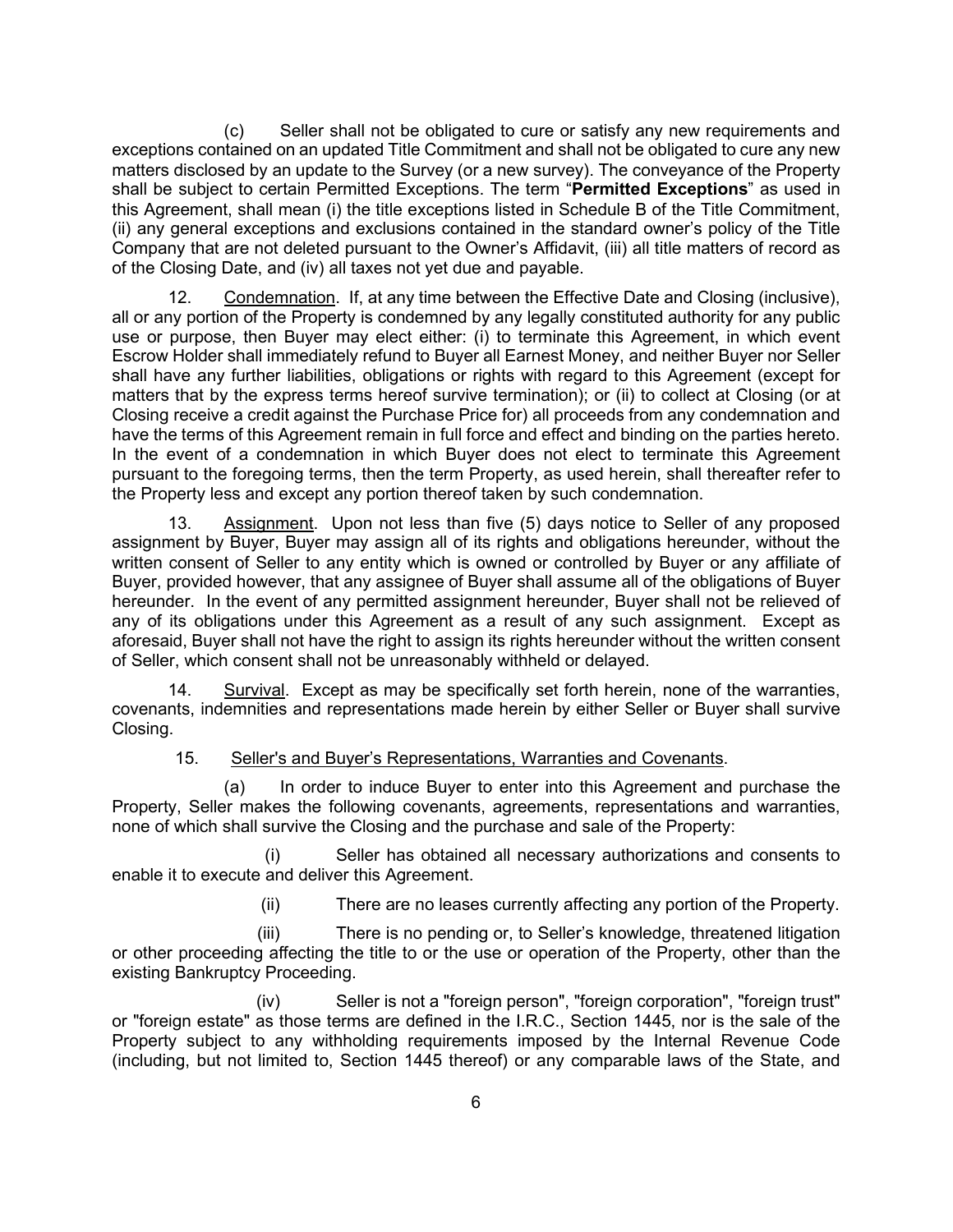Buyer has no obligation under any such laws to withhold any monies from the Purchase Price in accordance with the provisions of such laws in connection with the transaction contemplated hereby (or, if same shall not be the case such that Buyer is obligated to withhold from the Purchase Price under any such laws, Seller shall cooperate with Buyer in connection with Closing to allow for withholding and compliance with such laws, as necessary).

(v) The Land has been platted, subdivided, or otherwise split in accordance with all governmental requirements, as defined in any applicable subdivision ordinance.

(b) Buyer hereby represents and warrants to Seller as follows: Buyer has the legal power, right and authority to enter into this Agreement and the instruments referenced herein, and to consummate the transactions contemplated hereby. All requisite action (corporate, trust, partnership or otherwise) has been taken by Buyer in connection with entering into this Agreement, the instruments referenced herein, and the consummation of the transactions contemplated hereby. Buyer has made or will make such investigations, reviews and inspections as it, in its sole discretion, deems appropriate or necessary concerning the condition of the Property (including, without limitation, the legal, environmental, regulatory and financial condition thereof), the condition of title to the Property, all present and future laws, rules, regulations, ordinances and requirements which may affect the Property, and all other matters related thereto.

16. Notices. All notices, requests, demands or other communications hereunder shall be in writing and shall be delivered by personal delivery, overnight mail or delivery service, facsimile, or United States registered or certified mail, return receipt requested, postage prepaid, addressed as follows:

| If to Seller:   | WHITE RIVER CONTRACTING<br>c/o Craig Rostad<br>317 E. Spruce Street<br>Missoula, MT 59802 |
|-----------------|-------------------------------------------------------------------------------------------|
| With a copy to: | JAMES G MURPHY CO<br>c/o Julie Rice Murphy<br>PO Box 82160<br>Kenmore, WA 98028           |
|                 | MUSSER BROS. INC.<br>c/o Scott Musser<br>3125 Rickenbacker Drive<br>Pasco, WA 99301       |
| If to Buyer:    |                                                                                           |
|                 | Attention:                                                                                |
|                 | email:                                                                                    |
|                 |                                                                                           |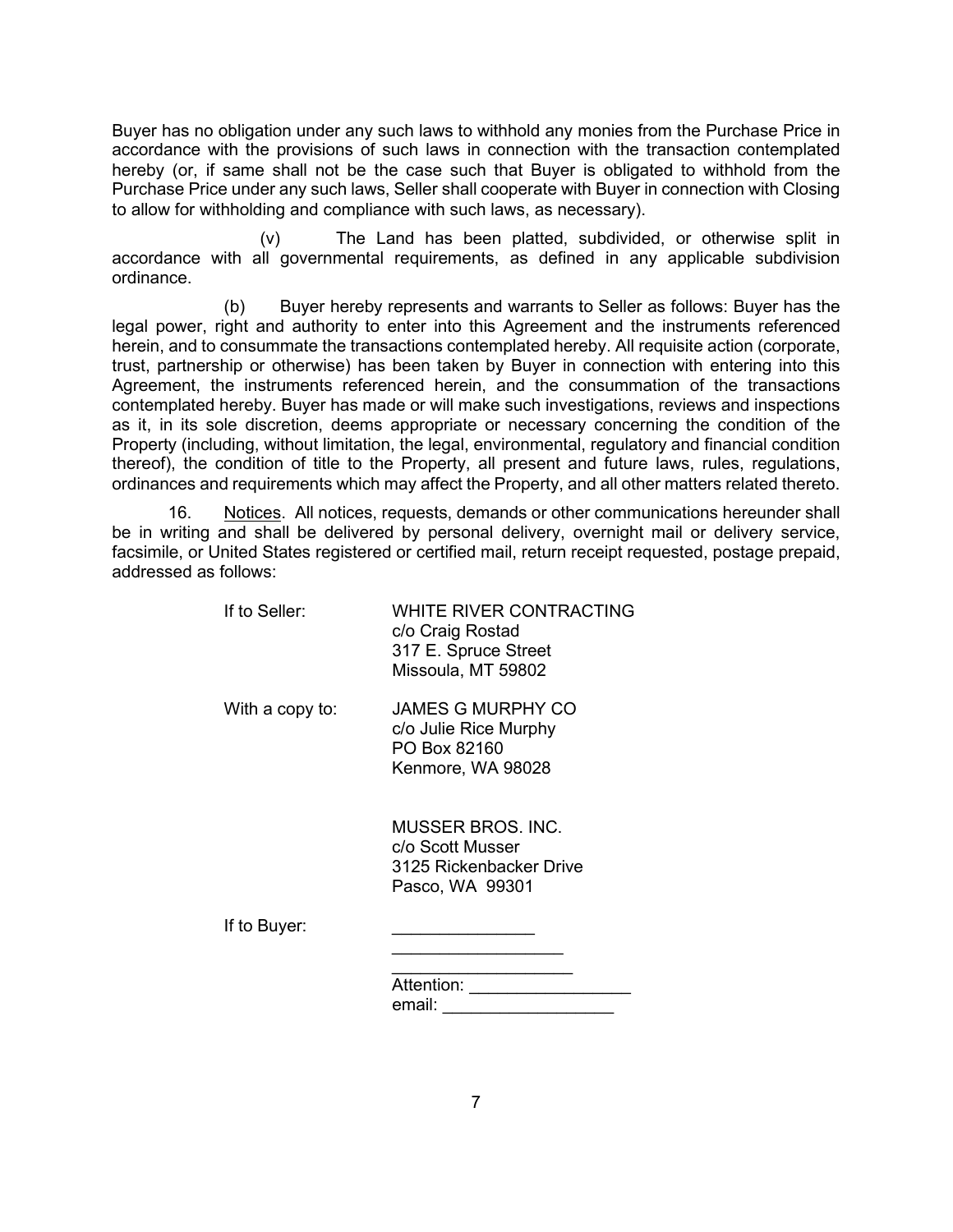#### If to Escrow Holder: First American Title Insurance Company PO Box 596 Hamilton, MT 59840 Attention: Elaine Hoblitt

or to such other address as any party may from time to time designate by notice in writing to the other parties. Any such notice, request, demand or communication shall be deemed to have been given on the date of delivery (if delivered by personal delivery), on the date of mailing (if delivered by United States registered or certified mail), on the date of deposit with an overnight mail or delivery service carrier (if delivered by overnight mail or delivery service) or the date of facsimile transmission (if delivery is by facsimile transmission). Notwithstanding the foregoing, while notice shall be deemed given on the date of mailing, the period in which a response to such a notice must be given or taken shall run from the date of receipt by the addressee. Rejection, refusal to accept delivery or inability to deliver due to changed address of which no notice has been given shall be deemed receipt by the addressee. Notices by a party may be given by legal counsel to or the authorized agent of such party.

17. Default.

(a) Seller's Default. If the purchase and sale contemplated by this Agreement is not consummated because of the default of Seller under this Agreement, as Buyer's sole remedies for Seller's default hereunder (i) Escrow Holder shall immediately refund to Buyer all Earnest Money, and neither of the Parties shall have any further liability or obligation hereunder; or (ii) Buyer may seek specific performance against Seller, provided that any such action must be brought not later than sixty (60) days following the alleged default.

(b) Buyer's Default. If Buyer commits a default under this Agreement, the Escrow Holder may be instructed by Seller to cancel the Escrow. Buyer and Seller agree that based upon the circumstances now existing, known and unknown, it would be impractical or extremely difficult to establish Seller's damage by reason of Buyer's default. Accordingly, Buyer and Seller agree that it would be reasonable at such time to award Seller "liquidated damages" equal to the total of the Earnest Money placed into Escrow by Buyer pursuant to this Agreement less any of Escrow Holder's charges. Seller and Buyer acknowledge and agree that the applicable foregoing amounts of liquidated damages are reasonable as liquidated damages and shall be Seller's sole and exclusive remedy in lieu of any other relief, right or remedy, at law or in equity, to which Seller might otherwise be entitled by reason of Buyer's default.

18. Date of Agreement; Dates. If this Agreement is not signed simultaneously by both parties, it shall be considered to be an offer made by the party first executing it to the other party, which offer may be revoked any time prior to execution by the other party. Whenever the last day for the exercise of any privilege or the discharge of any duty hereunder shall fall upon a Saturday, Sunday or any United States or State holiday, the party having such privilege or duty shall have until 11:59 p.m. local time on the next succeeding Business Day to exercise such privilege or to discharge such duty.

19. As Is. BUYER ACKNOWLEDGES AND AGREES THAT, EXCEPT AS MAY BE EXPRESSLY OTHERWISE PROVIDED IN THIS AGREEMENT, SELLER HAS MADE ABSOLUTELY NO REPRESENTATIONS OR WARRANTIES AND NO RESPONSIBILITY HAS BEEN OR IS ASSUMED BY SELLER REGARDING THE PROPERTY, ITS VALUE, ITS EXPENSE OF OPERATION, ITS INCOME POTENTIAL, ITS PAST USE, ITS IMPACT ON ADJACENT AND SURROUNDING PROPERTIES, ITS SUITABILITY FOR BUYER'S INTENDED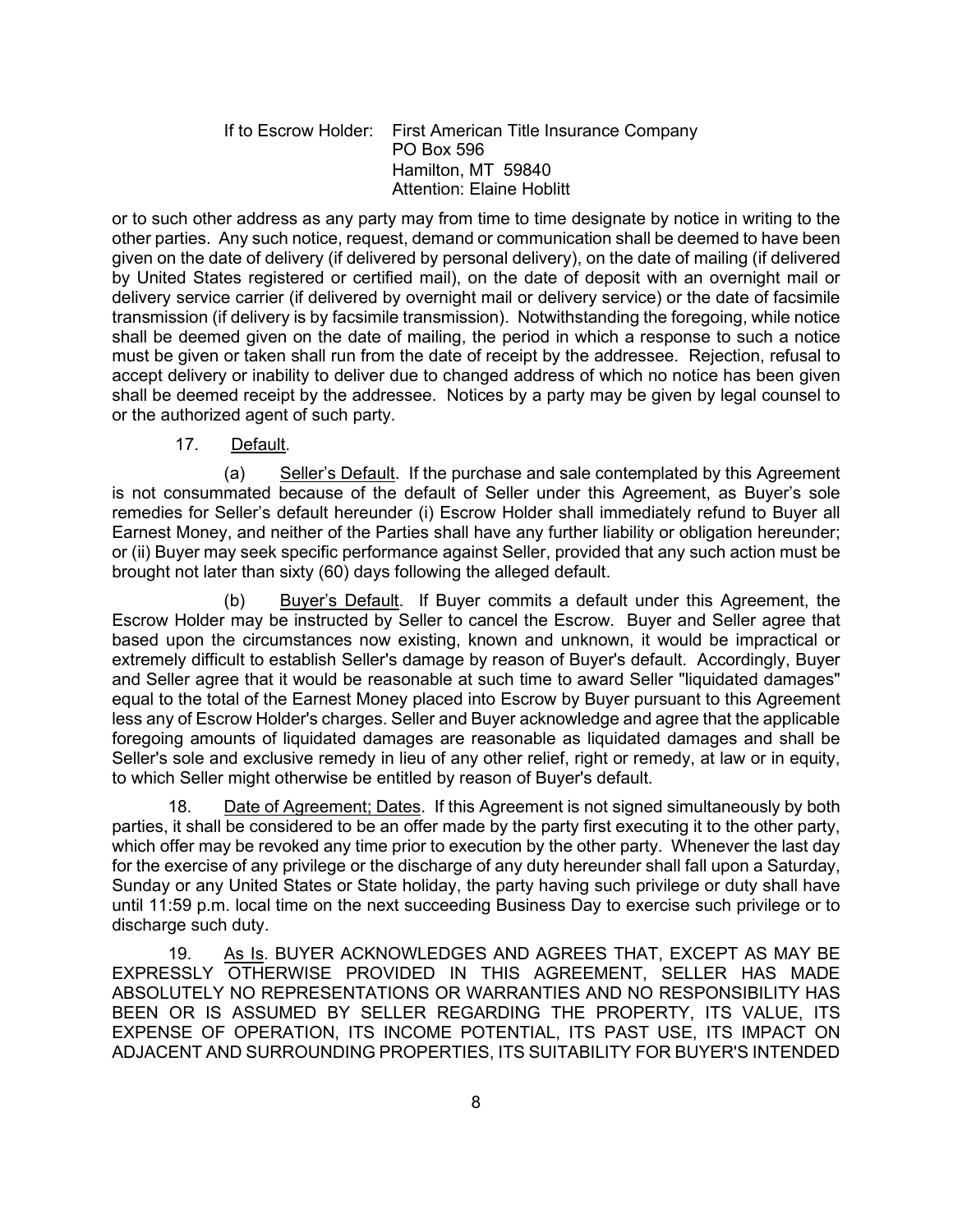USE THEREOF, OR ANY OTHER FACT OR CONDITION WHICH MIGHT AFFECT THE PROPERTY, AND THAT BUYER IS PURCHASING THE PROPERTY ON AN "AS IS" BASIS AND "WITH ALL FAULTS" AS OF THE DATE OF THIS AGREEMENT AND THE CLOSING. BUYER IS, OR AS OF THE EXPIRATION OF THE INSPECTION PERIOD WILL BE, FAMILIAR WITH THE PROPERTY. BUYER ACKNOWLEDGES THAT: BUYER IS A SOPHISTICATED INVESTOR, KNOWLEDGEABLE AND EXPERIENCED IN THE FINANCIAL AND BUSINESS RISKS ATTENDANT TO AN INVESTMENT IN REAL PROPERTY SIMILAR TO THE PROPERTY AND CAPABLE OF EVALUATING THE MERITS AND RISKS OF ENTERING INTO THIS AGREEMENT AND PURCHASING THE PROPERTY (INCLUDING THE PHYSICAL AND ENVIRONMENTAL CONDITION THEREOF AND THE RELATIONSHIP TO CURRENT MARKET CONDITIONS AND BUYER'S CONTEMPLATED PLANS FOR THE PROPERTY); EXCEPT AS OTHERWISE PROVIDED HEREIN, SELLER MAKES NO REPRESENTATIONS OR WARRANTIES WITH RESPECT TO THE ACCURACY OR COMPLETENESS, METHODOLOGY OF PREPARATION OR OTHERWISE CONCERNING ANY INFORMATION OR MATERIAL SUPPLIED BY SELLER TO BUYER REGARDING THE PROPERTY.

20. Escrow Holder. If conflicting demands are made or notices served upon Escrow Holder with respect to this Agreement, the parties expressly agree that Escrow Holder shall be entitled to file a suit in interpleader and obtain an order from the court requiring the parties to interplead and litigate their several claims and rights among themselves. Upon the filing of such an action, Escrow Holder shall be fully released and discharged from any obligations imposed upon it by this Agreement. Any such legal action may be brought in such court as Escrow Holder shall determine to have jurisdiction thereof. All costs of such proceedings, together with all reasonable attorneys' fees and costs incurred by Escrow Holder and the successful party or parties in connection therewith, shall be paid by the unsuccessful party or parties to such proceeding.

#### 21. Miscellaneous.

(a) Applicable Law. This Agreement shall be governed by and construed and enforced in accordance with the laws of the State.

(b) Waiver. Failure of either Buyer or Seller to exercise any right given hereunder or to insist upon strict compliance with regard to any term, condition or covenant specified herein, shall not constitute a waiver of Buyer's or Seller's right to exercise such right or to demand strict compliance with any term, condition or covenant under this Agreement.

(c) Counterparts. This Agreement may be executed in several counterparts, each of which may be deemed an original, and all of such counterparts together shall constitute one and the same Agreement. The parties agree that signatures transmitted by facsimile machine or signatures transmitted via e-mail in a "PDF" format may be used in place of original signatures on this Agreement. Each party intends to be bound by such party's facsimile or "PDF" format signature on this Agreement, is aware that the other parties are relying on such party's facsimile or "PDF" format signature, and hereby waives any defenses to the enforcement of this Agreement based upon the form of signature.

(d) Captions. All captions, headings, paragraph and subparagraph numbers and letters are solely for reference purposes and shall not be deemed to be supplementing, limiting, or otherwise varying the text of this Agreement.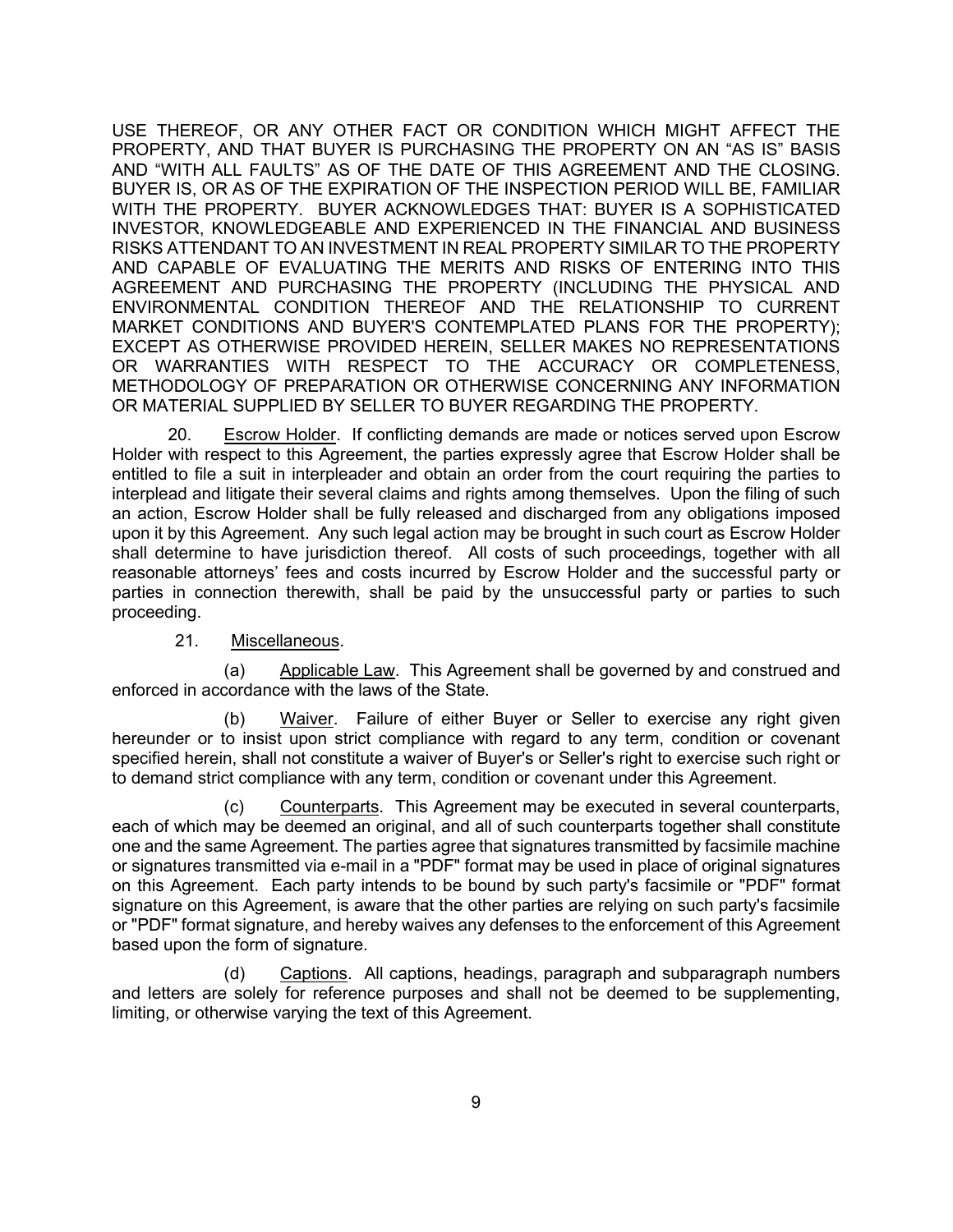(e) Severability. The invalidity or unenforceability of a particular provision of this Agreement shall not affect the other provisions hereof, and this Agreement shall be construed in all respects as if such invalid or unenforceable provision were omitted.

(f) Time of the Essence. Time is of the essence of this Agreement.

(g) No Obligations to Third Parties. Except as otherwise expressly provided herein, the execution and delivery of this Agreement shall not be deemed to confer any rights upon, nor obligate any of the parties hereto, to any person or entity other than the parties hereto.

(h) Exhibits and Schedules. The exhibits and schedules attached hereto are hereby incorporated herein by this reference.

(i) Amendment to this Agreement. The terms of this Agreement may not be modified or amended except by an instrument in writing executed by each of the parties hereto.

(j) Fees and Other Expenses. Except as otherwise provided herein, each of the parties shall pay its own fees and expenses in connection with this Agreement.

(k) Entire Agreement. This Agreement supersedes any prior agreements, negotiations and communications, oral or written, and contains the entire agreement between Buyer and Seller as to the subject matter hereof. No subsequent agreement, representation, or promise made by either party hereto, or by or to an employee, officer, agent or representative of either party, shall be of any effect unless it is in writing and executed by the party to be bound thereby.

(l) Successors and Assigns. This Agreement shall be binding upon and shall inure to the benefit of the respective successors and assigns of the parties hereto (as permitted pursuant to the provisions of this Agreement).

(m) Attorneys' Fees. If either party brings or commences any legal action or proceeding to enforce any of the terms of this Agreement (or for damages by reason of an alleged breach of this Agreement), the prevailing party, if any, in such action shall be entitled to recover from the non-prevailing party all reasonable attorneys' fees that may have been incurred, including any and all costs and expenses incurred in enforcing, perfecting and executing such judgment, and including all costs of appeal.

(n) Construction. The parties hereto hereby acknowledge and agree that (i) each party hereto is of equal bargaining strength, (ii) each such party has actively participated in the drafting, preparation and negotiation of this Agreement, (iii) each such party has consulted with its own independent counsel, and such other professional advisors as it has deemed appropriate, relating to any and all matters contemplated under this Agreement, (iv) each such party and its counsel and advisors have reviewed this Agreement, (v) each such party has agreed to enter into this Agreement following such review and the rendering of such advice and (vi) any rule of construction to the effect that ambiguities are to be resolved against the drafting parties shall not apply in the interpretation of this Agreement, or any portions hereof, or any amendments hereto.

(o) Reporting Requirements. The parties agree to comply with any and all reporting requirements applicable to the Transaction which are set forth in any law, statute, ordinance, rule, regulation, order or determination of any governmental authority, and further agree upon request, to furnish the other party with evidence of such compliance.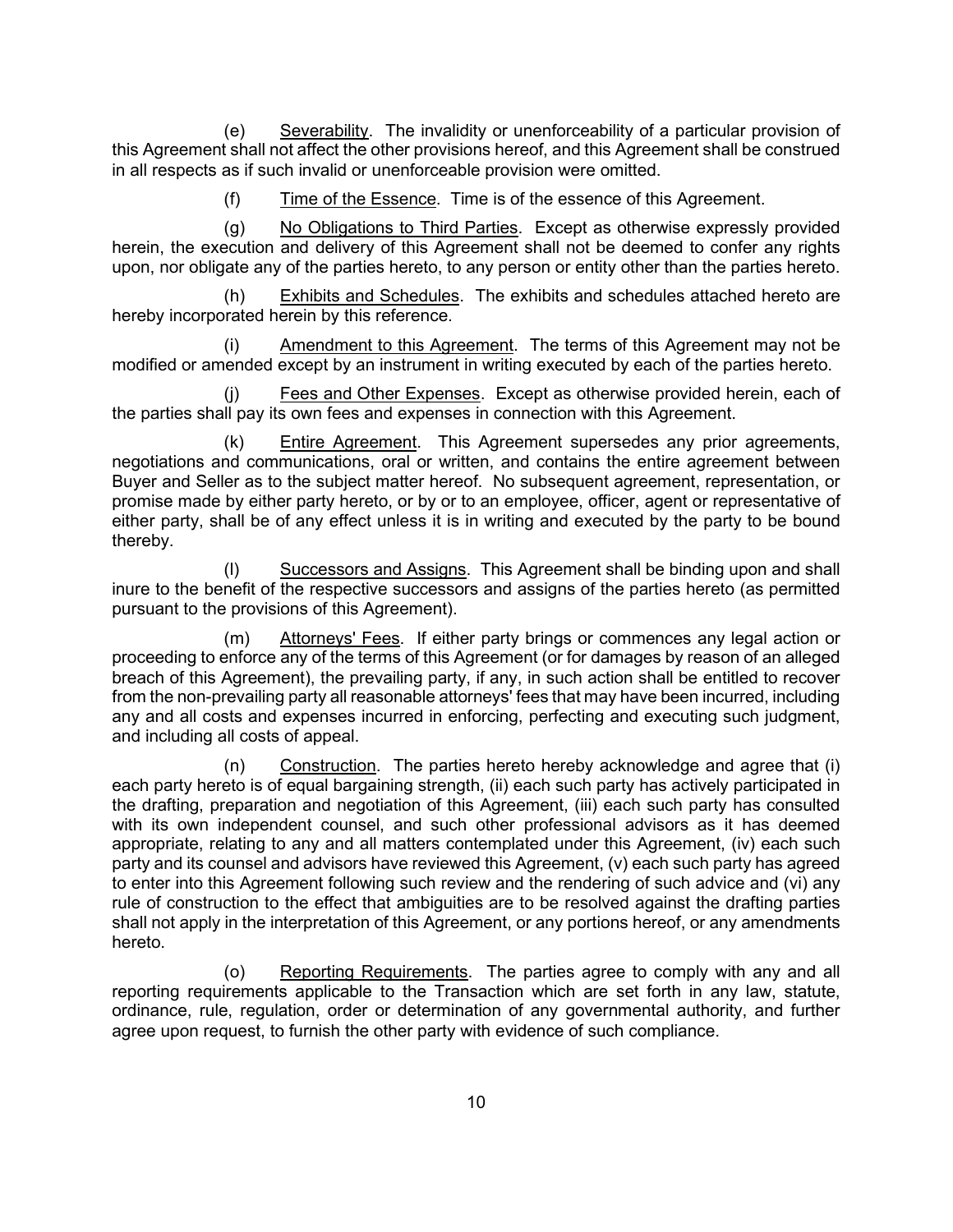(p) Independent Consideration. Notwithstanding anything else to the contrary contained in this Agreement, if pursuant to any applicable provisions of this Agreement, Buyer has the right to terminate this Agreement and receive back any or all of the Earnest Money heretofore deposited, in all such events Seller shall be entitled to retain and Escrow Holder shall pay over to Seller from the Earnest Money it is holding, the sum of One Hundred Dollars (\$100.00) as independent consideration for Seller entering into this Agreement (the **"Non-refundable Portion"**).

22. Like-Kind Exchange. Seller and Buyer agree to cooperate with each other in effecting for the benefit of either party a delayed like-kind exchange of real property pursuant to Section 1031 of the United States Internal Revenue Code and similar provisions of applicable state law; provided that (i) neither party shall be obligated to delay the Closing hereunder and (ii) neither party shall be obligated to execute any note, contract, deed or other document not otherwise expressly provided for in this Agreement providing for any personal liability, nor shall either party be obligated to take title to any property other than the property as otherwise contemplated in this Agreement or incur additional expense for the benefit of the other party. Each party shall indemnify and hold the other harmless against any liability which arises or is claimed to have arisen on account of any exchange proceeding which is initiated on behalf of the indemnifying party.

IN WITNESS WHEREOF, the parties have caused this Agreement to be executed as of the day and year written below.

#### **BUYER**:

| the control of the control of the control of |  |
|----------------------------------------------|--|
| a                                            |  |
|                                              |  |
|                                              |  |
| Name: ___________________                    |  |
| lts: ______________                          |  |
| CEIIED.                                      |  |

#### **SELLER**:

WHITE RIVER CONTRACTING LLC. a Montana limited liability company

By:

Name: \_\_\_\_\_\_\_\_\_\_\_\_\_\_\_\_\_\_\_\_\_\_\_\_\_\_\_\_\_

Its: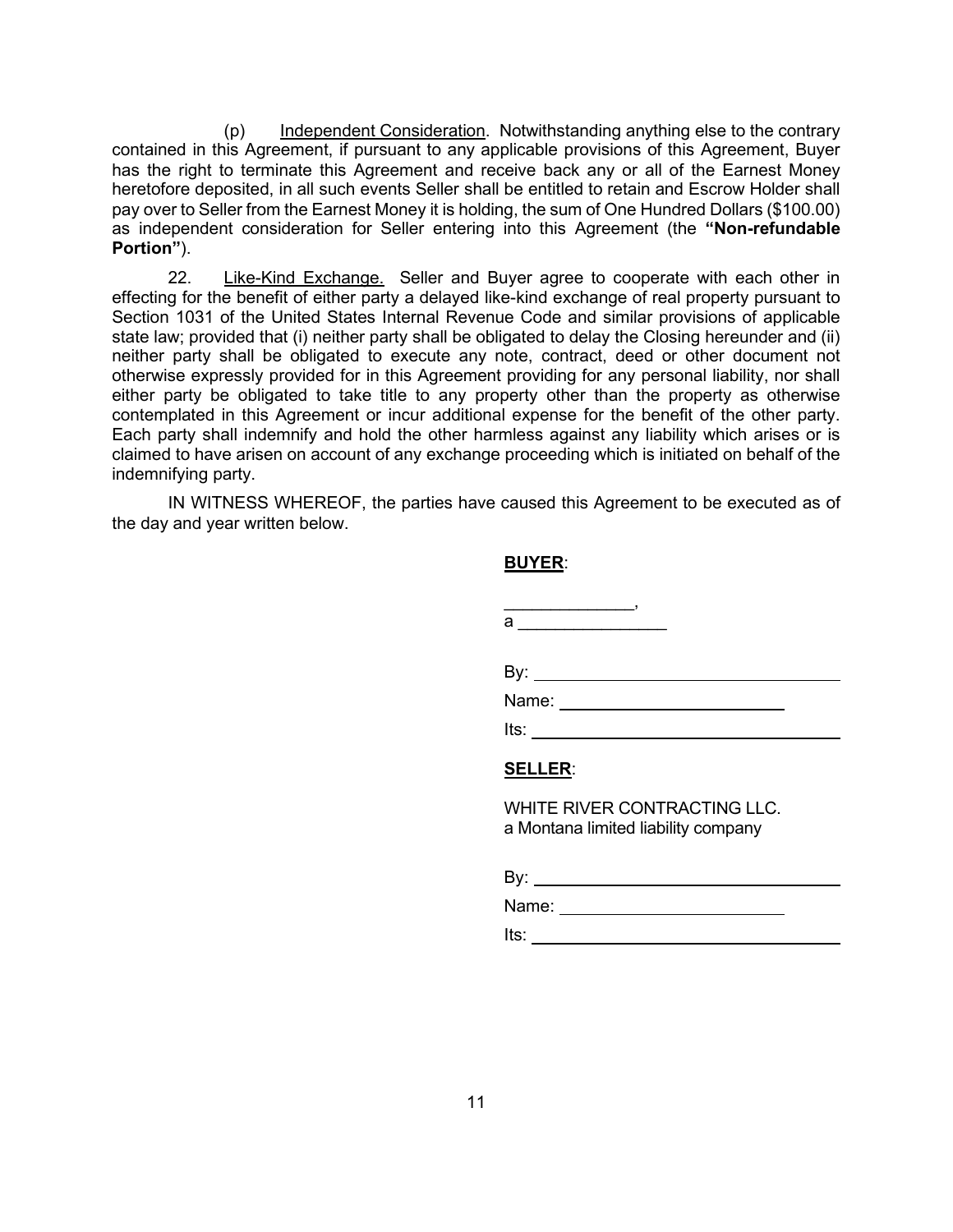Acceptance by Escrow Holder:

First American Title Insurance Company hereby acknowledges that it has received a fully executed counterpart of the foregoing Real Property Purchase Agreement and Joint Escrow Instructions and agrees to act as Escrow Holder hereunder and to be bound by and perform the terms thereof as such terms apply to Escrow Holder.

Dated:\_\_\_\_\_\_\_\_\_\_\_\_\_\_\_\_\_\_\_ FIRST AMERICAN TITLE

INSURANCE COMPANY

| Bv:    |  |
|--------|--|
| Name:  |  |
| Title: |  |